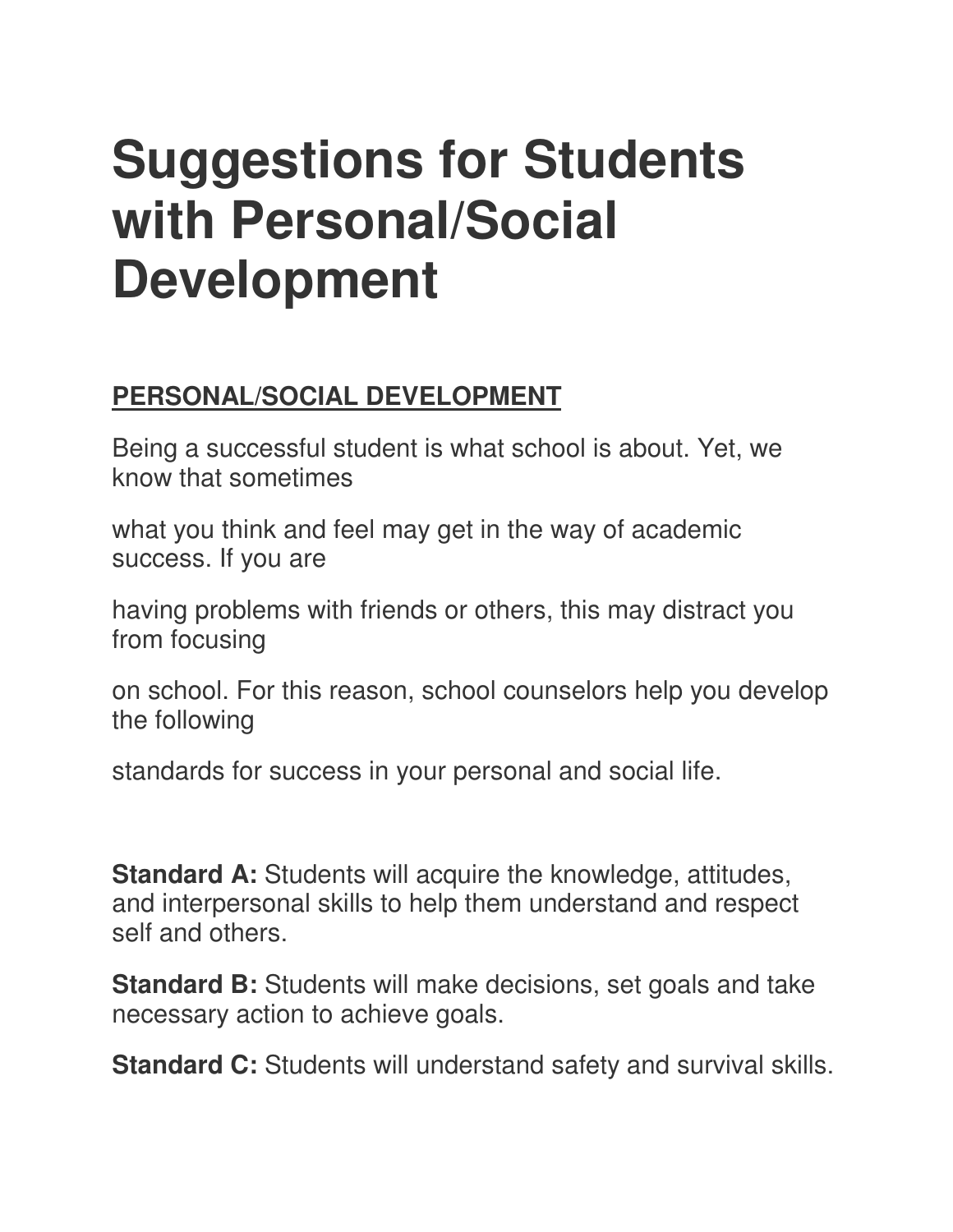(Source: The American School Counselor Association National Model)

### **HOW SELF-AWARENESS HELPS YOU LEARN**

When you purchase a new video game or hair dryer, you read the instructions, so you will know how everything works. You should do the same thing with your brain and think about developing your self-awareness. Determine your self-image, attitudes, and habits.

To build your self-esteem:

- Be CONFIDENT and trust that you are a powerful person.
- Know that everyone is unique and embrace others who are different than you are.
- Do not be discouraged by the mistakes that you make.
- Always treat others in a kind manner.
- Be KIND to yourself.
- Believe in yourself.
- Think positively and distance yourself from negative people.
- Do your best at all times and take pride in everything that you do.

To build your attitude:

- Your attitude affects everything you do.
- Your attitude will either energize or drain you.
- A positive attitude opens your mind to many possibilities.
- You always have the power to treat others with RESPECT.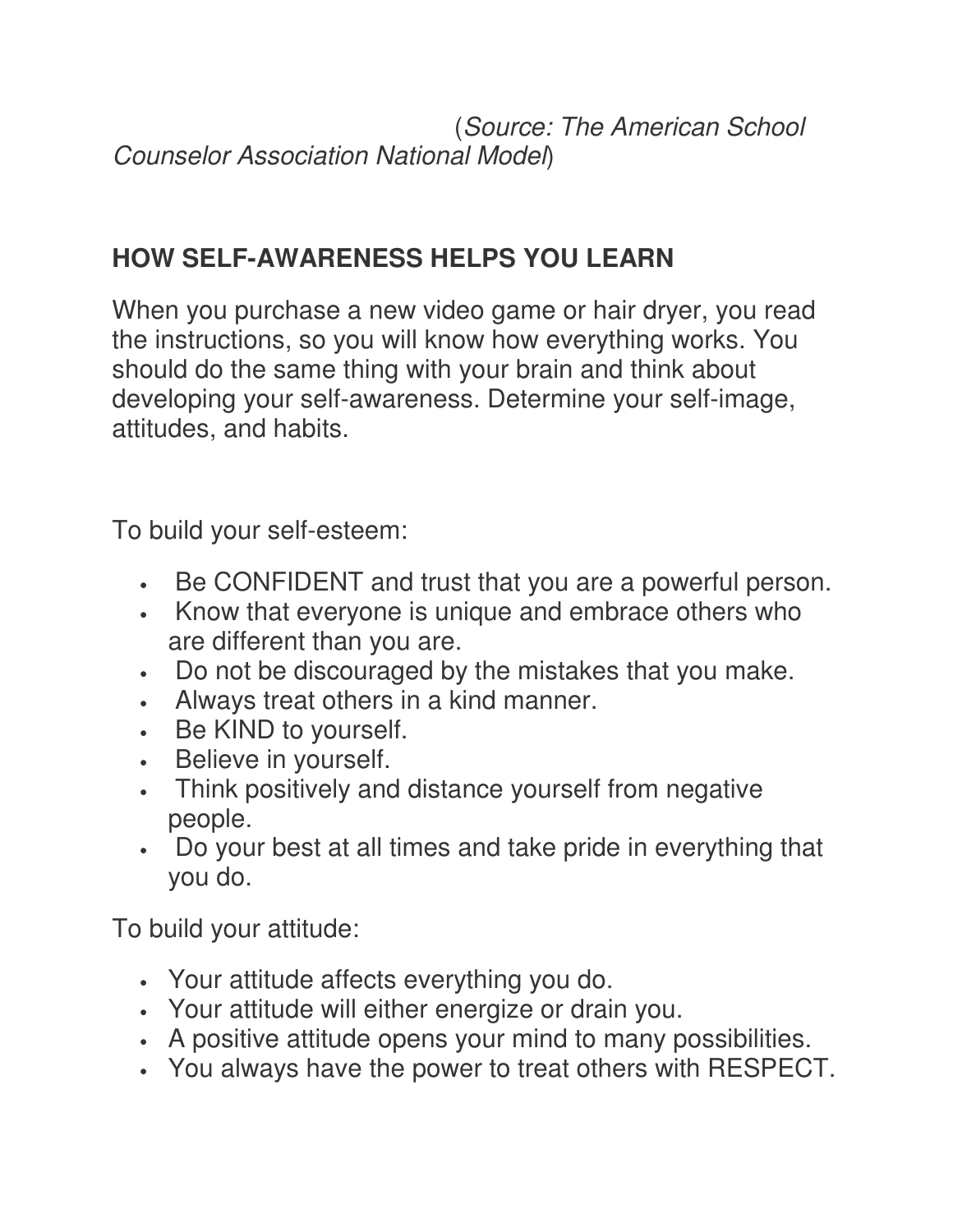To increase your positive habits:

- Identify the bad habits that may prevent or slow you down from reaching your goals or potential.
- Review your habits from time to time and see if you need to change a habit.

## **GOAL SETTING**

Throughout high school, you begin evaluating your life, whether it is day-to-day details, a short term project, or a long-term project. A goal moves you toward something that you want to strive for or attain. Goals incorporate prioritizing, managing time, setting up a plan or schedule, and staying flexible.

### GOALS WILL HELP YOU SEE YOUR PURPOSE CLEARLY!

## **GETTING CONNECTED TO OTHERS**

#### **You need the adults in your high school, so make an effort to form positive relationships with:r:**

**Teachers-**Obviously, they are there to guide students and to help students learn the course content. However, they are not just interested in giving out homework and having you taking tests. Teachers can be great resources to help you with your career plans, especially as you learn what your favorite subjects are. Teachers also can be very good listeners for any type of issue that you are facing.

**Professional School Counselors-**His or her very reason for being at your school is to support you and see you succeed. Remember to discuss academic, personal/social, and career